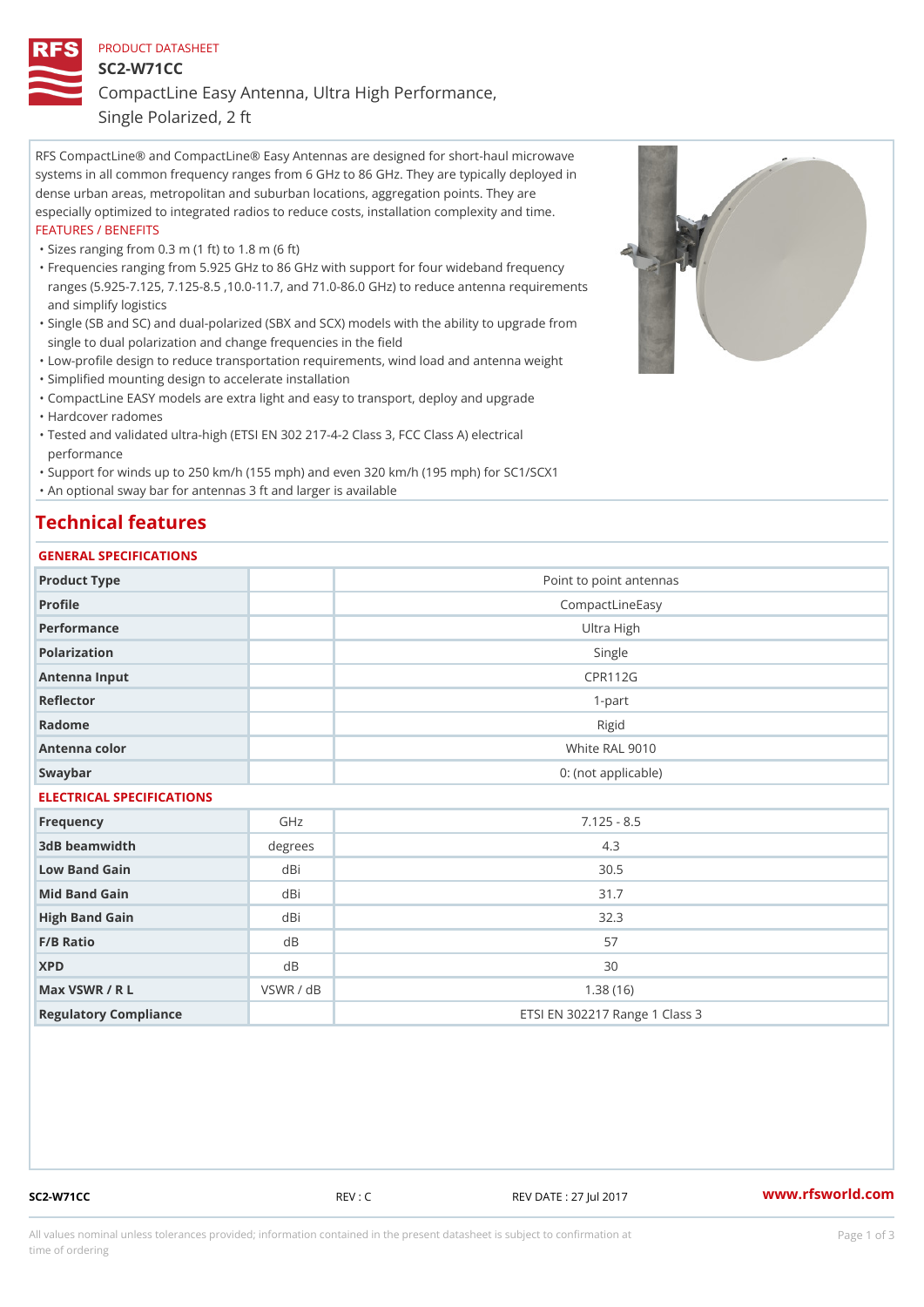# PRODUCT DATASHEET SC2-W71CC CompactLine Easy Antenna, Ultra High Performance, Single Polarized, 2 ft

| MECHANICAL SPECIFICATIONS                                                        |                |              |            |                     |  |  |  |
|----------------------------------------------------------------------------------|----------------|--------------|------------|---------------------|--|--|--|
| Diameter                                                                         |                | ft $(m)$     | 2(0.6)     |                     |  |  |  |
| Elevation Adjustment                                                             |                | degree       |            | ± 15                |  |  |  |
| Azimuth Adjustment                                                               |                | degrees      | ± 15       |                     |  |  |  |
| Polarization Adjustment                                                          |                | degrees      | ± 5        |                     |  |  |  |
| Mounting Pipe Diameter<br>minimum                                                |                | $mm$ (in)    |            | 48 (1.9)            |  |  |  |
| Mounting Pipe Diameter<br>maximum                                                |                | $mm$ (in)    |            | 114(4.5)            |  |  |  |
| Approximate Weight                                                               |                | kg (lb)      |            | 7(15.4)             |  |  |  |
| Survival Windspeed                                                               |                | $km/h$ (mph) |            | 252 (155)           |  |  |  |
| Operational Windspeed                                                            |                | $km/h$ (mph) |            | 180 (112)           |  |  |  |
| FURTHER ACCESSORIES                                                              |                |              |            |                     |  |  |  |
| optional Swaybar                                                                 |                |              |            | 0: (not applicable) |  |  |  |
| MOUNTOUTLINE                                                                     |                |              |            |                     |  |  |  |
| $Dimenision_A$                                                                   | m m<br>(in)    |              | 650 (25.6) |                     |  |  |  |
| Dimension_B                                                                      | m m<br>(i n)   |              | 313(12.3)  |                     |  |  |  |
| Dimension_C                                                                      | m m<br>(in)    |              | 173(6.8)   |                     |  |  |  |
| $Dim_D - D -$<br>$51mm(2_in)Pip@in$                                              | m <sub>m</sub> |              | 259 (10.2) |                     |  |  |  |
| $Dim_D - D -$<br>$89$ m m $(3.5 \text{ m})$ P i(pine)                            | m <sub>m</sub> |              | 279.5(11)  |                     |  |  |  |
| Dim D-<br>$A \land A$ m m $A \subset \mathbb{R}$ is $\mathbb{R}$ in $\mathbb{R}$ | m <sub>m</sub> |              | 292 (11.5) |                     |  |  |  |

Outline\_2ft\_CompactLineEasy \_DeepRedesi

 $114$  m m  $(4.5$   $\pm$  ir  $)$   $\sqrt{$  ii p  $\approx$ 

mm (in)

m m (in)

Dimension\_E

Dimension\_F

36 (1.4)

40 (1.6)

SC2-W71CC REV : C REV EXECT REV DATE : 27 Jul 2017 WWW.rfsworld.com